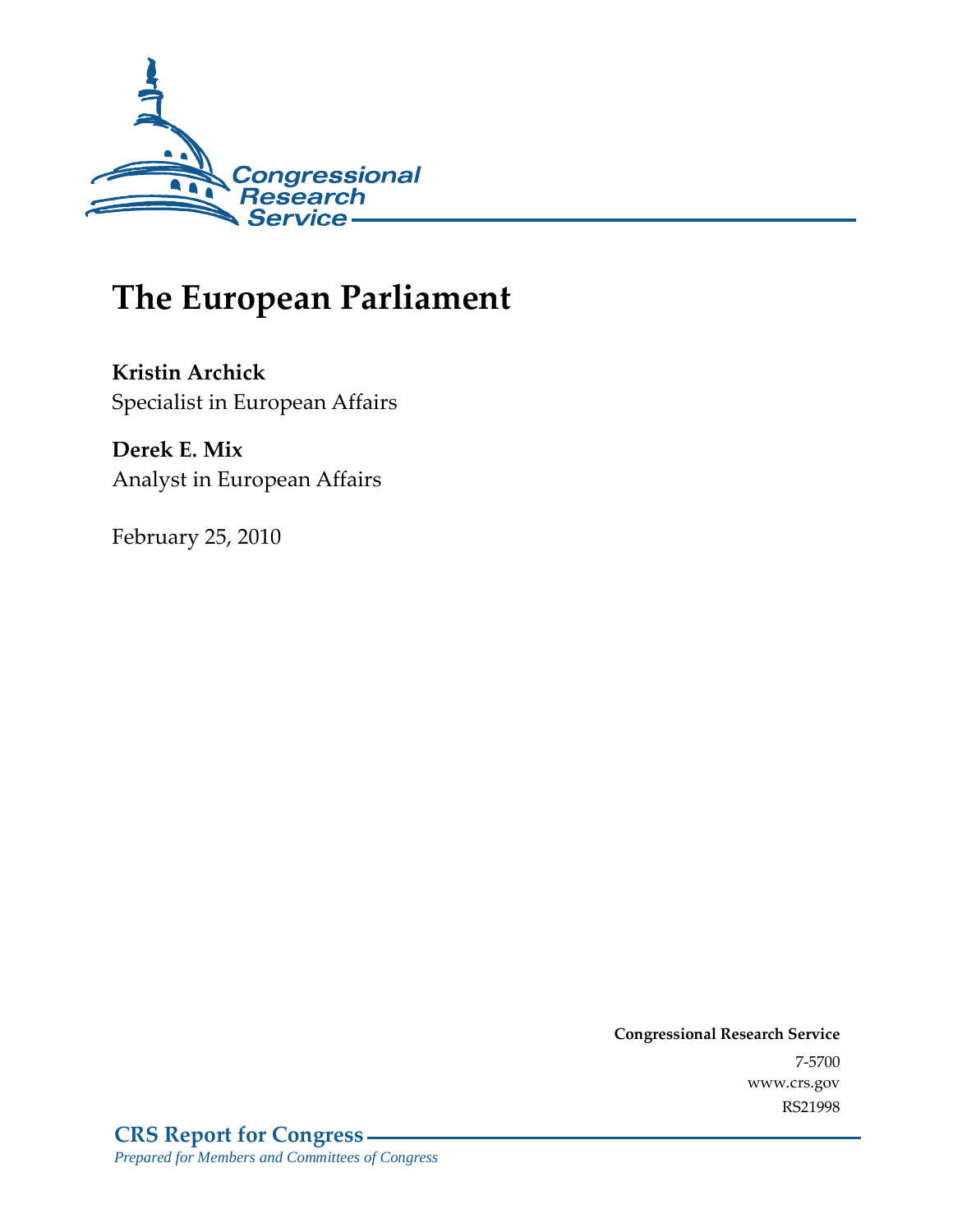## **Summary**

The European Parliament (EP) is one of the three key institutions of the 27-member European Union (EU), and the only EU institution whose members are directly elected. The current EP has 736 members. The most recent EP elections were held on June 4-7, 2009. Members of the European Parliament (MEPs) serve five-year terms.

Once limited to being a consultative assembly, the EP has accumulated more power over time. It performs important functions in the EU's legislative and budgeting processes, and exercises a degree of supervision over the two other main EU institutions, the Council of the European Union (Council of Ministers) and the European Commission. Although the EP does not formally initiate EU legislation, it shares "co-decision" power with the Council of Ministers in many policy areas, giving it the right to amend or reject proposed EU legislation. The recently ratified Lisbon Treaty increases the EP's role further, giving it amendment and veto authority over the vast majority of EU legislation (with some exceptions, such as tax matters and foreign policy). Moreover, supporters argue, as the only directly elected EU institution, the EP increasingly plays an important checks-and-balances role on behalf of Europe's citizens.

Members of the European Parliament caucus according to transnational groups based on political affiliation, rather than by nationality. No single group has ever held an absolute majority in the European Parliament, making compromise and coalition-building important elements of the legislative process. Following the June 2009 election, the center-right *Group of the European People's Party (EPP*) and the re-named center-left *Group of the Progressive Alliance of Socialists and Democrats in Europe (S&D)* remain the two largest political groups*.* Every two-and-a-half years (twice per parliamentary term), MEPs vote to elect a President of the European Parliament to lead and oversee its work and to represent the EP externally. The EP has 20 standing committees that are key actors in the adoption of EU legislation and 36 delegations that maintain international parliament-to-parliament relations.

Although supporters point to the EP's growing institutional significance, the European Parliament faces several challenges of public perception. Some skeptics contend that the EP lacks the legitimacy of national parliaments and exercises little real power. Other analysts observe that the complexity of the EU legislative process contributes to limited public interest and understanding of the EP's role, leading in turn to a trend of declining turnout in European Parliament elections. Another issue is whether MEPs reflect national or European interests—many MEPs tend to campaign on national rather than European issues and many voters view EP elections as a national mid-term election. Criticism has also been directed at the costs incurred by what many consider duplicate facilities—while much of the work of the EP takes place in Brussels, monthly plenary meetings are held in Strasbourg, France, and administrative sections of the EP Secretariat are based in Luxembourg.

Ties between the EP and the U.S. Congress are long-standing, and the Transatlantic Legislators' Dialogue—the formal mechanism for EP-Congressional exchanges—is expected to continue its activities during the second session of the 111<sup>th</sup> Congress. Also see CRS Report RS21372, *The European Union: Questions and Answers*, by Kristin Archick and Derek E. Mix.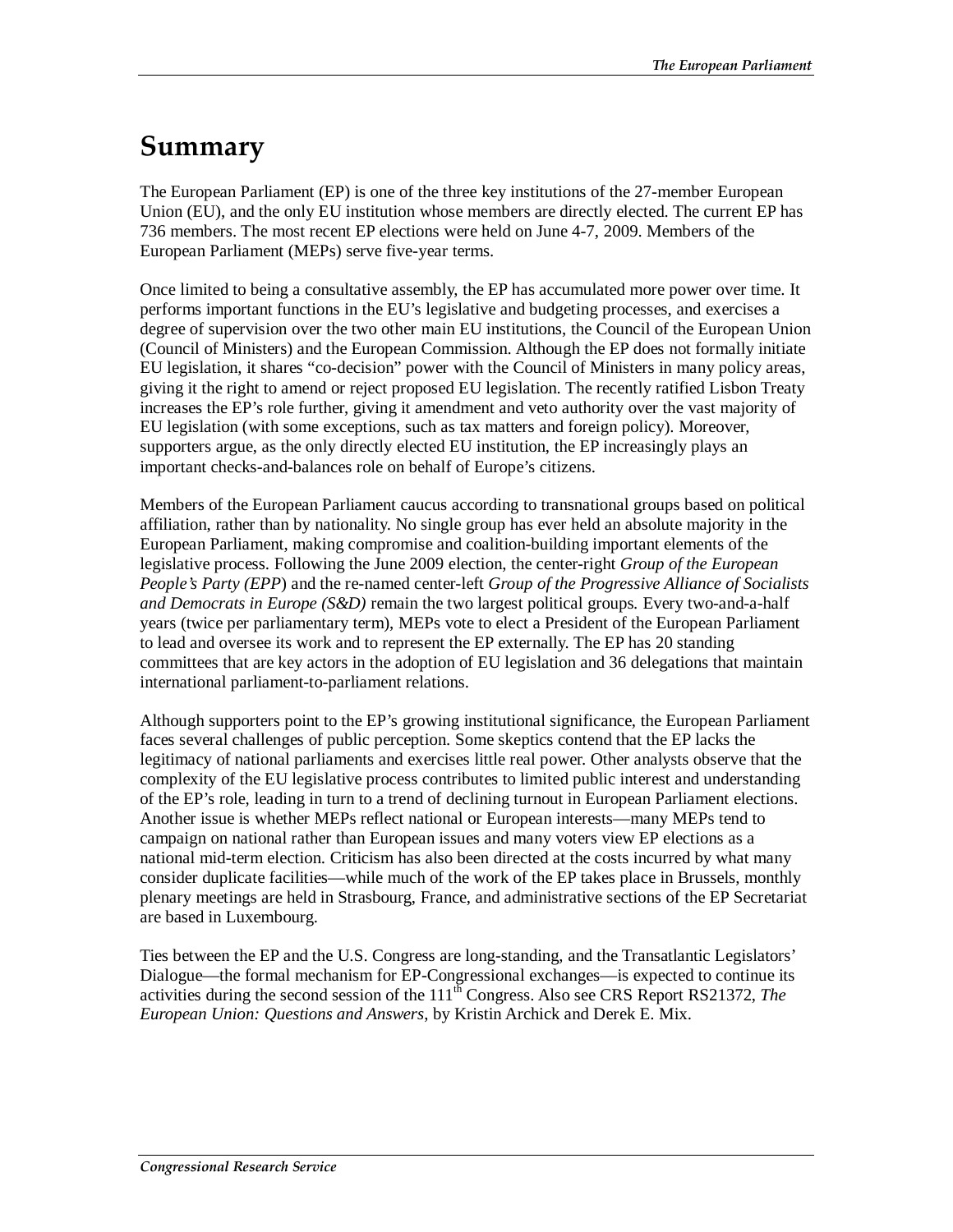## Contents

### **Tables**

| Table 1. Political Groups and Seats in the European Parliament: Results of the |  |
|--------------------------------------------------------------------------------|--|
|                                                                                |  |

### Contacts

|--|--|--|--|--|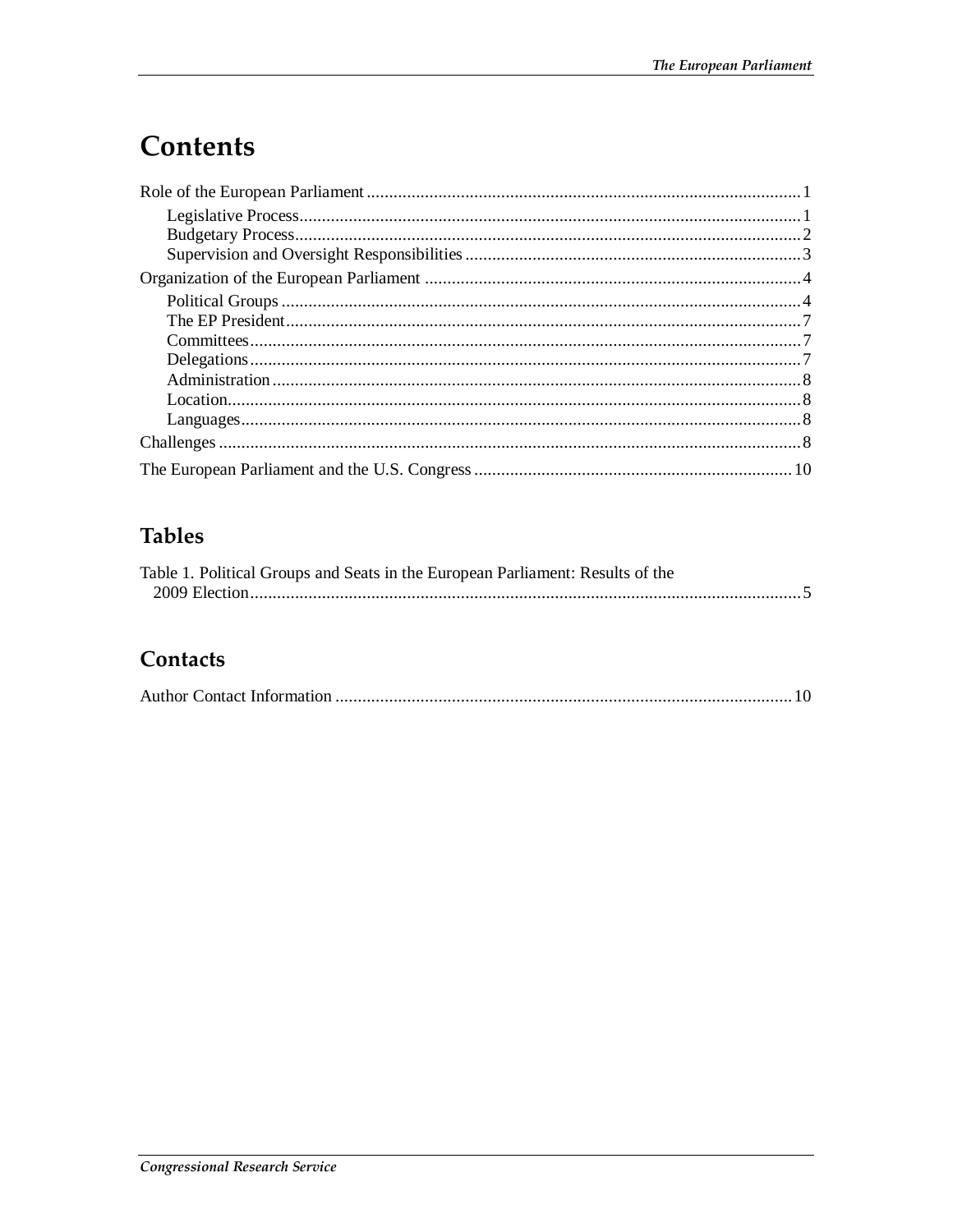## **Role of the European Parliament**

The European Parliament (EP) is one of the three key institutions of the European Union (EU). The EU is a treaty-based, institutional framework that defines and manages economic and political cooperation among its 27 member states (Austria, Belgium, Bulgaria, Cyprus, the Czech Republic, Denmark, Estonia, Finland, France, Germany, Greece, Hungary, Ireland, Italy, Latvia, Lithuania, Luxembourg, Malta, the Netherlands, Poland, Portugal, Romania, Slovakia, Slovenia, Spain, Sweden, and the United Kingdom). The EP is the only EU institution whose current 736 members are directly elected. Once limited to being a consultative assembly, the EP has accumulated more power over time. Analysts observe that the EP and its advocates have consistently sought to expand its role and responsibilities in the EU policy process. Many believe that successive EU treaties have granted enhanced powers to the EP in order to increase democratic accountability in EU policy-making.

The European Parliament performs important functions in the EU's legislative and budgeting processes, and exercises a degree of supervision over the two other main EU institutions, the Council of the European Union (Council of Ministers) and the European Commission. However, the EP does not initiate legislation. In most cases, that right rests with the Commission, which functions as the EU's executive and guarantor of the EU's treaties. The Commission implements and manages Council decisions and common policies, ensuring that member states adopt and abide by the provisions of EU treaties, regulations, and directives.<sup>1</sup> The Council, the EU's main decision-making body, is composed of ministers from the national governments and enacts legislation based on Commission proposals.<sup>2</sup> In most cases, the Council's adoption of legislation occurs jointly with the Parliament, in a process known as "co-decision."

### **Legislative Process**

The role of the European Parliament in the legislative process has expanded steadily over time as the scope of EU policy has grown. Initially limited to offering non-binding opinions and proposing amendments ("consultation procedure"), the EP gained more power to affect EU legislation in the "cooperation procedure" of the 1986 Single European Act. The Maastricht Treaty of 1992 (which entered into force in 1993) substantially increased the EP's role, mostly in areas related to the EU's common internal market, with the introduction of the "co-decision procedure." In the "co-decision procedure," the EP and the Council share legislative power and must both approve a Commission proposal for it to become EU law. The Amsterdam Treaty of 1997 (which entered into force in 1999) simplified the "co-decision procedure" and extended it to many additional policy areas (ranging from the environment to social policy). As more decisions within the Council of Ministers have become subject to qualified majority voting (rather than unanimity) to allow for greater speed and efficiency of decision-making, the Parliament's power

<sup>&</sup>lt;sup>1</sup> The European Commission is composed of 27 Commissioners—one from each EU member country—who serve a five-year term. The head of state or government of each member country nominates their country's Commissioner. Commissioners, however, do not serve national interests, but rather represent the interests of the EU as a whole. One is selected to lead and represent the Commission as the Commission President. The others hold a distinct portfolio (e.g., agriculture, energy, trade), similar to U.S. department secretaries and agency directors, and are responsible for overseeing legislation and member state compliance, and for representing the Commission, on that issue. Seven Commissioners are double-hatted as Commission Vice Presidents in addition to their portfolios.

<sup>&</sup>lt;sup>2</sup> Meetings of the Council of Ministers are configured according to the subject under consideration (e.g., foreign ministers would meet to discuss the Middle East, agriculture ministers to discuss farm subsidies).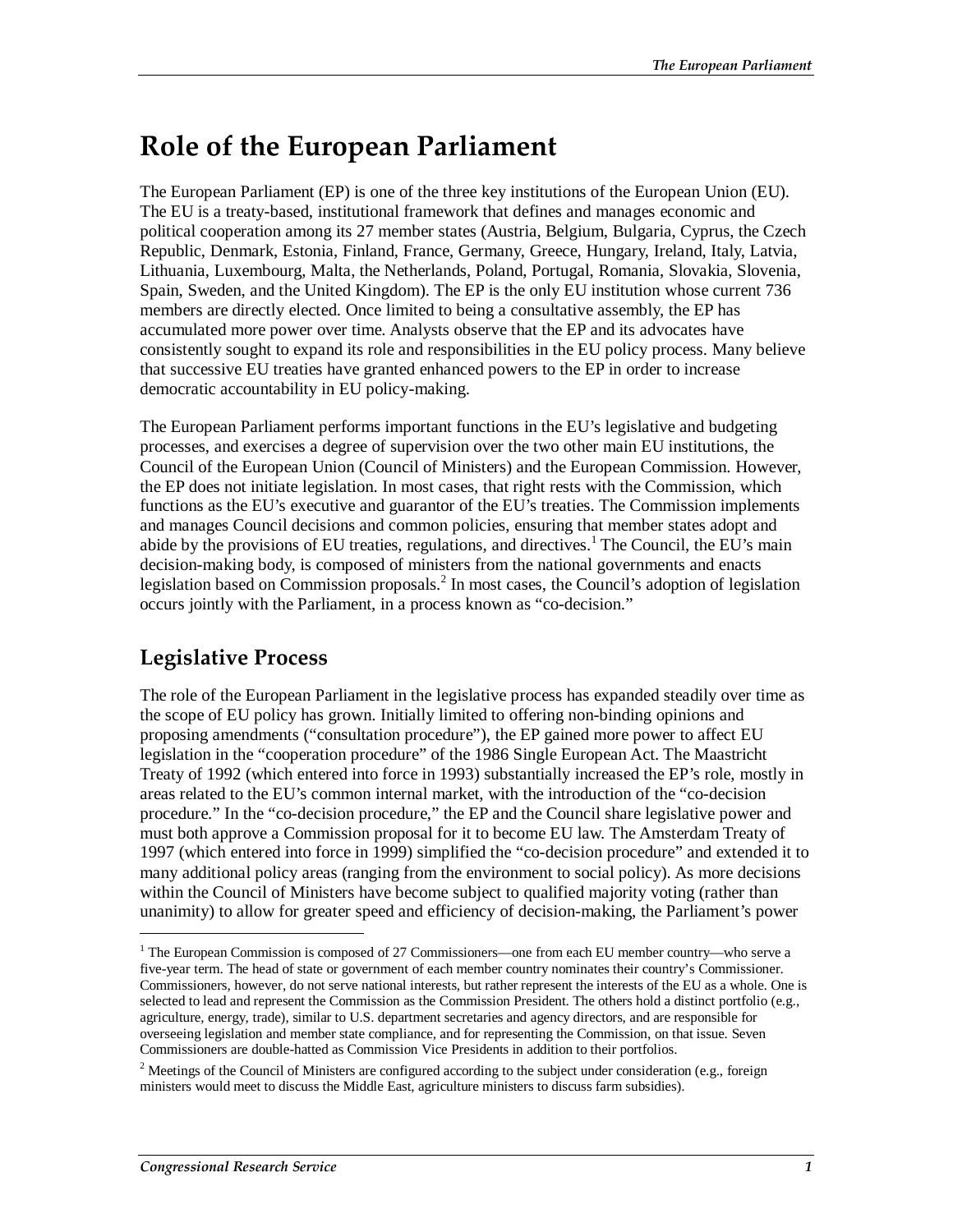of "co-decision" has come to be viewed as playing an increasingly important checks-and-balances role at the European level to the Commission and Council.<sup>3</sup>

On December 1, 2009, the Lisbon Treaty—the EU's latest institutional reform effort—went into effect. The Lisbon Treaty roughly doubles the Parliament's right of "co-decision" to 80 policy areas, including agriculture and justice and home affairs issues such as immigration and police cooperation. In doing so, the Lisbon Treaty gives the EP a say in most all legislation passed in the EU. Tax matters and foreign policy, however, are among the areas in which EU member states retain decisionmaking authority and to which the "co-

#### **The "Co-decision Procedure"**

The EU's "co-decision procedure" can be summarized as follows: (1) if Parliament and the Council of Ministers agree on a Commission proposal, it is approved; (2) if they disagree, the Council forms a common position; the EP can then either accept the Council's common position, or reject or amend it, by an absolute majority of its members; (3) if the Council cannot accept the EP's amendments, a conciliation meeting is convened, after which the EP and the Council approve an agreement if one can be reached. If they are unable to agree, the proposal is not adopted.

decision procedure" does not apply (the Parliament may give a non-binding opinion). The Lisbon Treaty technically renames the "co-decision procedure" as the "ordinary legislative procedure," although "co-decision" remains the more commonly used term.

Additionally, in the "assent procedure," the EP must, by a simple "yes" or "no" majority, approve the accession of new EU member states and the conclusion of all official agreements with third parties, such as association and trade agreements with non-member states. If the Parliament does not consent, such agreements cannot enter into force.

#### **Budgetary Process**

The EP and the Council exercise joint powers over allocation of the EU's annual budget, such as the amount of funding dedicated to infrastructure as opposed to education.<sup>4</sup> It is similar to the way that the U.S. House and Senate Budget Committees allocate the President's budget request to various programs. However, neither the EP nor the Council can affect the size of the EU budget that amount is fixed through percentages contributed from member states' gross national incomes (GNI) and value added tax (VAT) revenues, as well as from external customs duties.

The budgetary procedure begins with the Commission proposing a preliminary draft budget to the Council. The Council examines the preliminary draft budget and establishes the draft budget, which is then sent to the EP for a first reading. The EP may approve the draft budget or vote to attach proposed amendments or modifications, returning it to the Council for a second reading. After a conciliation meeting with Parliament representatives, the Council then votes whether to take account of the Parliament's proposed amendments and modifications and returns the draft budget as amended to the EP for its second reading. The EP must then vote to adopt the budget in order for it to become operational. If disagreements persist at this stage, the EP can reject the entire draft budget.

<u>.</u>

 $3$  In qualified majority voting in the Council of Ministers, countries are allotted a number of votes in rough proportion to their population size. Passage of a measure currently requires at least half of the member states (two-thirds if not a Commission initiative) and 255 out of the 345 total votes, representing at least 62% of the total EU population. Under the Lisbon Treaty, a simplified formula for qualified majority voting will be introduced in 2014 but not fully implemented until 2017.

<sup>&</sup>lt;sup>4</sup> The EU's 2009 budget is EUR 133.8 billion (approximately \$187 billion).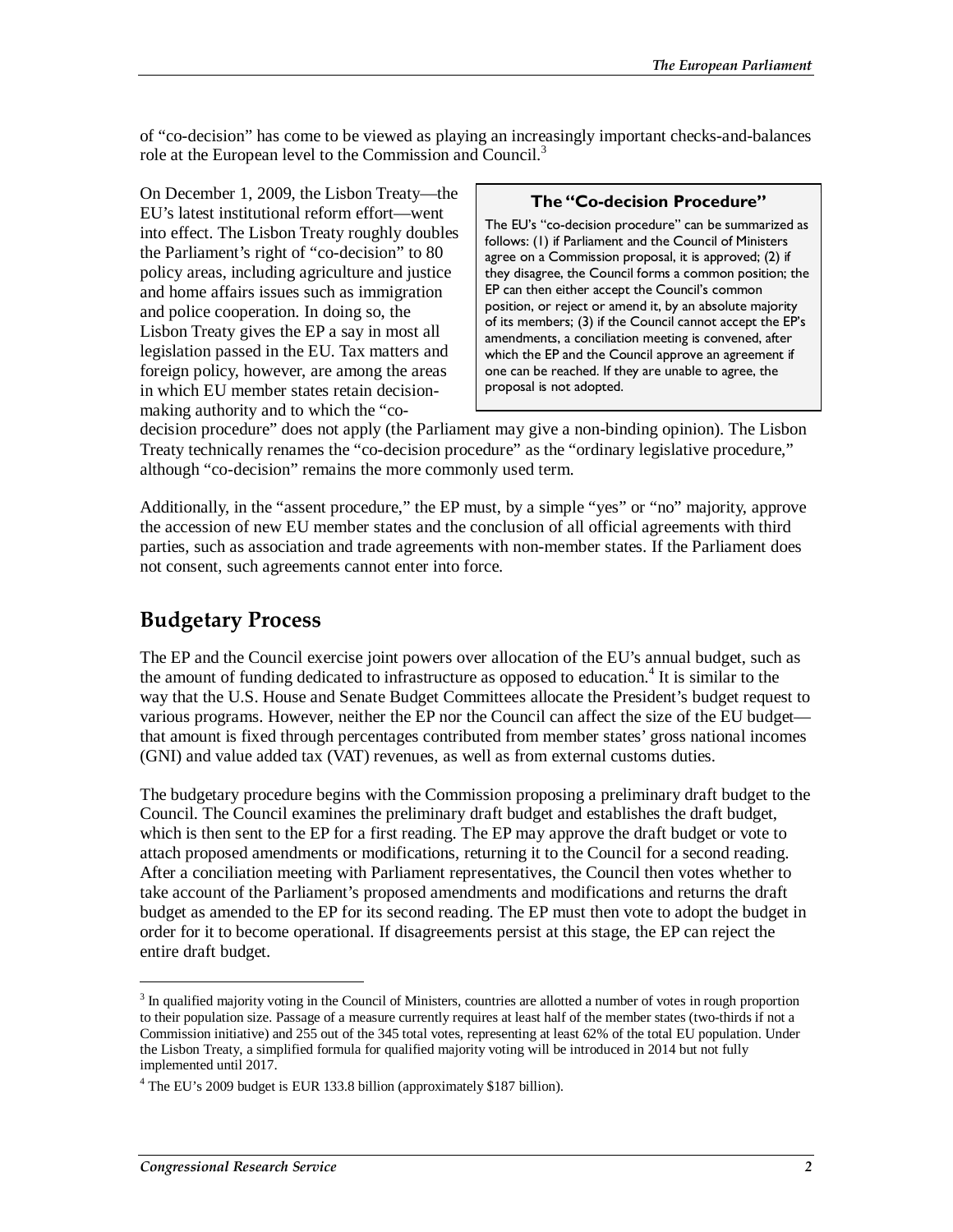Until recently, the EP had the last word on "non-compulsory" expenditures, such as development aid, but the Council had the final say on "compulsory" expenditures, such as spending related to agriculture or international agreements. The Lisbon Treaty eliminates the distinction between "compulsory" and "non-compulsory" expenditures, and thus gives the EP the right to decide on the entire budget jointly with the Council. Of particular importance, the EP gains more control over agricultural spending, which accounts for over a third of the EU budget. The EP's budgetary power is considerably greater than that exercised by most parliaments in EU member states, and this "power of the purse" gives the EP significant institutional weight in the EU.

Additionally, the EP examines the Commission's implementation of previous budgets through the "discharge procedure." In order to close the budget books of a given year, the EP must vote to grant "discharge" based on reports of the EU Court of Auditors and a recommendation of the Council. In cases of fraud or mismanagement, the EP may postpone or refuse discharge pending a resolution. With its decision, the EP also presents the Commission with binding recommendations and observations regarding implementation of the budget.

### **Supervision and Oversight Responsibilities**

The Parliament plays a supervisory role over the European Commission and the Council of Ministers. As described above, the Parliament's co-decision and budgetary powers grant it a degree of control over the Commission and the Council in many areas. The EP also monitors the management of EU policies, can conduct investigations, inquiries, and public hearings, and may submit oral and written questions to the Commission and the Council.

The EP must approve the Council's nomination for Commission President—thus, the relative strengths of the political groups in the EP (see below for more information) can affect who is nominated by the member states to this post. The member states and the EP's largest political group, which is center-right in political orientation, supported the re-appointment of 2004-2009 Commission President José Manuel Barroso for the 2009-2014 term. Barroso is a former conservative Portuguese prime minister. However, the support of other political groups was needed in order to achieve the majority necessary to approve the nomination. After a series of meetings during which Members of the European Parliament (MEPs) scrutinized and questioned Barroso's draft program of "political guidelines" for the next five years, the EP voted on September 16, 2009 to confirm his new mandate as Commission President, by a vote of 382 to 219 (with 117 abstentions).

The EP also has the power to accept or reject a newly proposed Commission as a whole (rather than individual nominees). Since 1995, the EP has held U.S. Senate-style confirmation hearings for newly designated Commissioners, who are nominated by the member states for five-year terms. On February 9, 2010, the EP voted to approve the so-called Barroso II Commission for the term ending in 2014.<sup>5</sup> Although a new Commission was supposed to have been in place by November 2009, it was held up because of delays in the ratification of the Lisbon Treaty by some member states. Following the treaty's entrance into force in December 2009, the confirmation process for the new Commission was further slowed when the initial Bulgarian nominee withdrew her candidacy in mid-January 2010 after a contentious hearing before the Parliament. Some MEPs expressed serious concerns about her past financial dealings and questioned her

<sup>&</sup>lt;sup>5</sup> The previous 2004-2009 Commission served in a caretaker capacity until the new Commission was confirmed.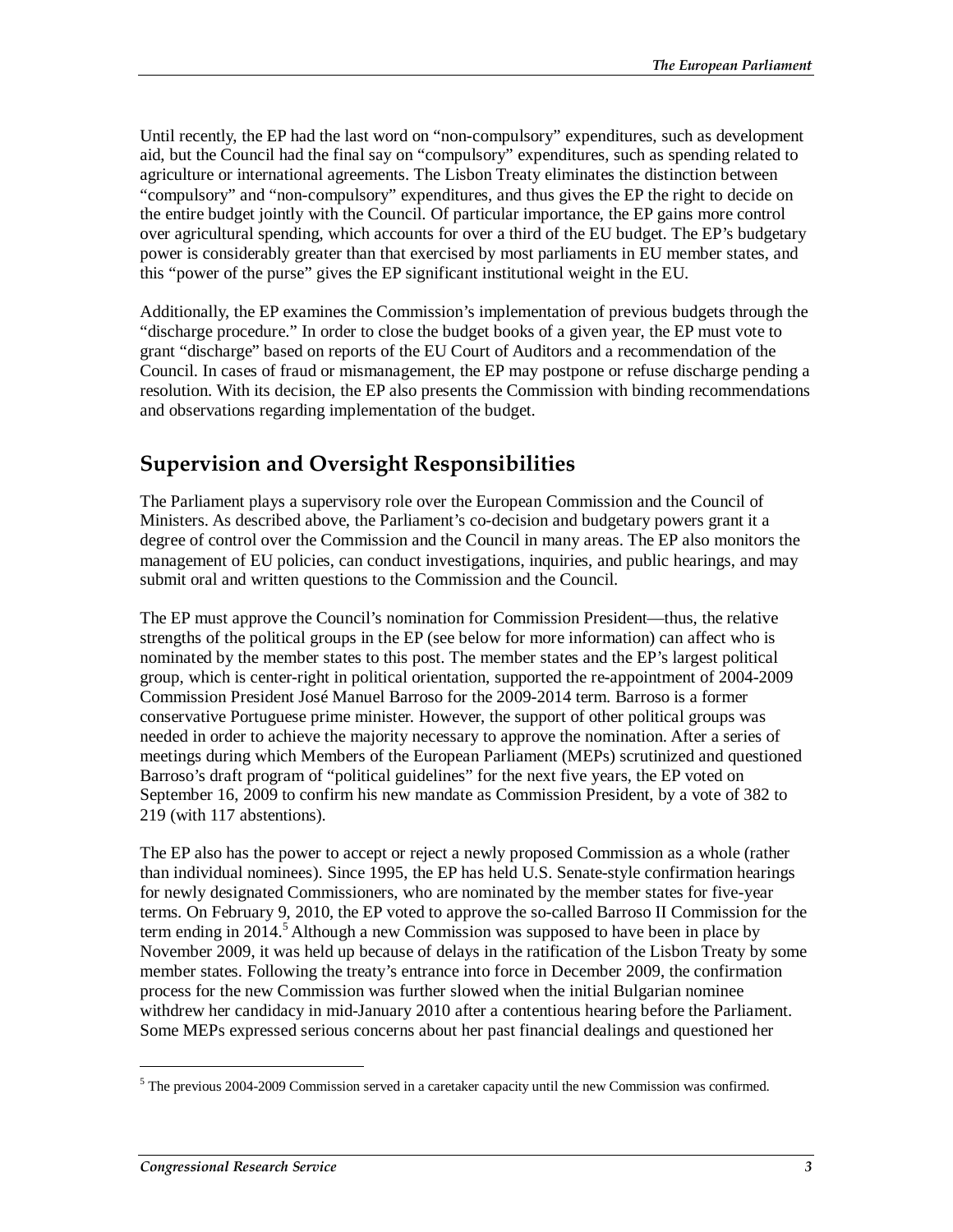competence for her portfolio.<sup>6</sup> A similar situation occurred in 2004, when MEPs essentially forced the original Italian nominee to the Commission to withdraw due to concerns about his views on homosexuality and women's rights. Some observers view these episodes as signs of the EP's growing confidence and institutional clout.

The EP also has the power to dismiss the entire Commission (although, again, not individual Commissioners) through a vote of censure. To date, the EP has never adopted a motion of censure. However, in 1999, the entire Commission opted to resign rather than face a formal censure by the EP over alleged corruption charges.

## **Organization of the European Parliament**

Members of the European Parliament serve five-year terms, and have been directly elected since 1979.<sup> $\degree$ </sup> Voting for the EP takes place on a national basis, with the number of MEPs elected in each country based on population size. Germany, for example, has the largest number of MEPs (99), while Malta has the smallest (5).

The most recent EP elections were held on June 4-7, 2009, with 736 seats at stake.<sup>8</sup> Roughly 375 million European citizens were eligible to cast a ballot in 2009. In EP elections, EU citizens may vote—or run for a seat—in their country of residence, without necessarily holding citizenship in that country. Turnout has declined in every EP election, from 63% in 1979 to a new low of 43% in 2009. Although the overall number is comparable to turnout in U.S. mid-term elections, analysts observe that relatively low voter participation compared to national elections indicates a lack of awareness and understanding in the EU about the EP.

### **Political Groups**

Once elected, Members of the European Parliament caucus according to transnational groups based on political affiliation, rather than by nationality. A political group must consist of at least 25 MEPs from a minimum of seven EU member states. As in the last EP, there are seven political groups—containing over 100 individual political parties—in the new EP, plus a number of "nonattached" or independent members. Many group arrangements proved relatively stable and carried over from the previous term. However, numerous national parties shifted their group allegiance; one previous group collapsed; one new group was formed; and, reflective of shifting composition, two groups changed their name.

Each group appoints a chair or co-chairs, and maintains a bureau and secretariat to manage its internal organization. Prior to a vote, MEPs within each group study the legislative proposals in question with the support of committee reports, discuss prospective amendments, and seek to

<u>.</u>

<sup>&</sup>lt;sup>6</sup> Bulgaria quickly named a new nominee for its Commission post; her confirmation hearing before the Parliament was held on February 3, 2010. "Barroso has no plans to reshuffle portfolios," *Europolitics*, January 21, 2010.

 $7$  Prior to direct elections, MEPs were appointed by their national parliaments.

<sup>&</sup>lt;sup>8</sup> There were 785 seats in the European Parliament of 2004-2009; under the EU's 2001 Nice Treaty, which entered into force in 2003, this number was reduced to 736 for the parliamentary term 2009-2014. The Lisbon Treaty sets the number of MEPs at 751 starting in 2014. With the Lisbon Treaty now ratified, it is expected that 18 additional MEPs will be added to the EP, temporarily raising the number of MEPs for the current term to 754.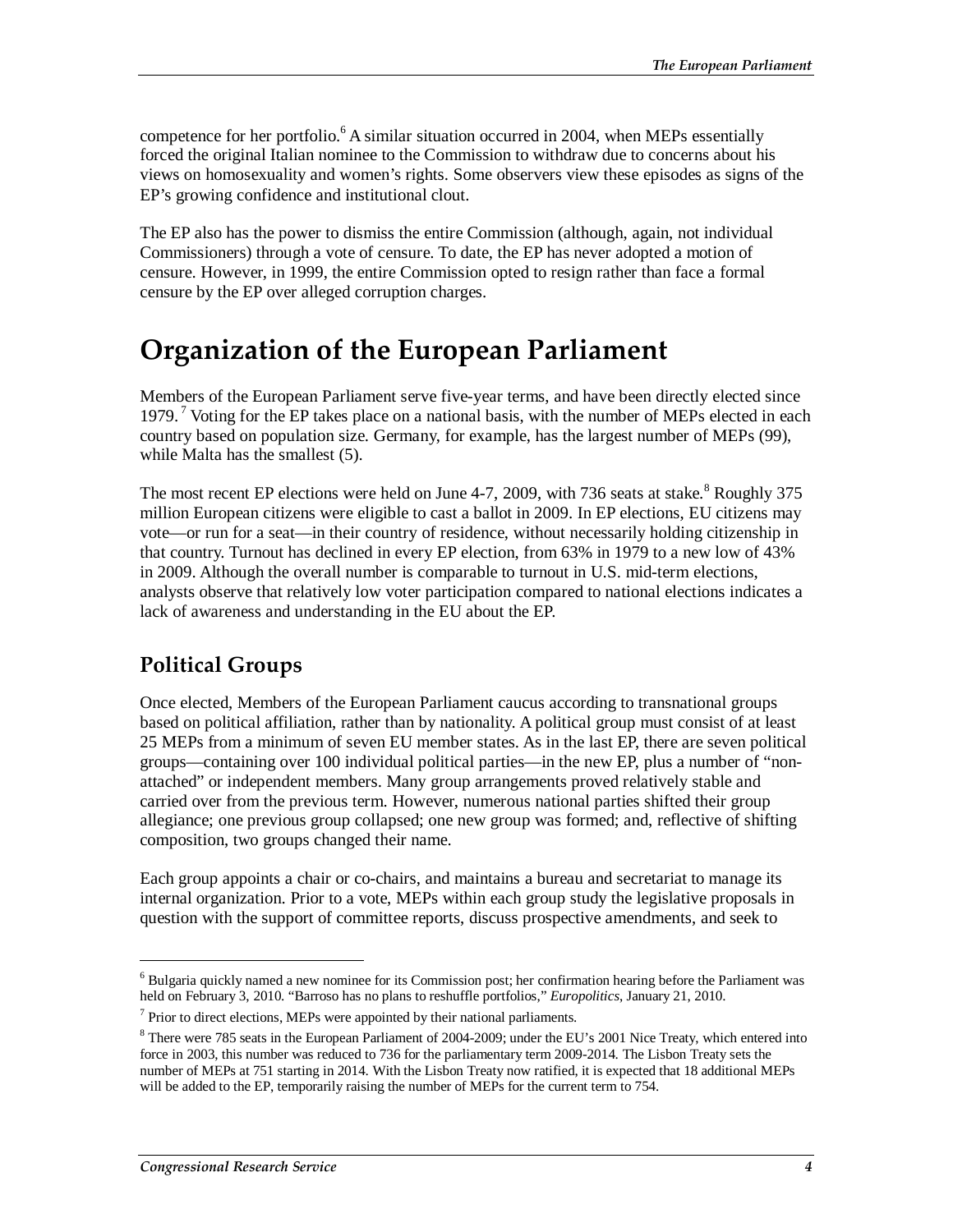arrive at a consensus group position. National and partisan divisions within groups routinely impact this process—and individual MEPs are not bound to vote according to the group position.

#### **Table 1. Political Groups and Seats in the European Parliament: Results of the 2009 Election**

|                                                                                         | <b>Total Seats</b> | %    |
|-----------------------------------------------------------------------------------------|--------------------|------|
| European People's Party [Christian Democrats] (EPP; center-right)                       | 265                | 36   |
| Progressive Alliance of Socialists and Democrats in Europe (S&D center-left/socialists) | 184                | 25   |
| Alliance of Liberals and Democrats for Europe (ALDE; liberals)                          | 84                 | 11.4 |
| Greens/European Free Alliance (Greens/EFA; greens and regionalists)                     | 55                 | 7.5  |
| European Conservatives and Reformists (ECR; right-wing, anti-Federalist)                | 54                 | 7.3  |
| European United Left/Nordic Green Left (GUE/NGL; far-left and former communists)        | 35                 | 4.8  |
| Europe of Freedom and Democracy (EFD; euroskeptics)                                     | 32                 | 4.3  |
| Non-attached members                                                                    | 27                 | 3.7  |

(736 seats total)

**Source:** http://www.europarl.europa.eu/parliament/archive/elections2009/en/index\_en.html.

**Note: Percentages are rounded.** 

No single group has ever held an absolute majority in the European Parliament, making compromise and coalition-building important elements of the legislative process. Some analysts assert that distinct ideological definitions between groups are becoming more complicated, as voting blocs form increasingly according to specific issues and interests. Nevertheless, the two largest groups have tended to dominate the Parliament historically.

In the 2009 elections, the *Group of the European People's Party [Christian Democrats] (EPP*) retained its position as the largest political group in the EP. The EPP is center-right in political orientation and contains MEPs from Germany's Christian Democratic/Christian Social Union (CDU-CSU), France's Union pour un Mouvement Populaire (UMP), Spain's Partido Popular (PP), Italy's People of Freedom, Poland's Civic Platform, and numerous other Christian Democratic, conservative, center-right, and centrist national parties. The chair of the EPP is French MEP Joseph Daul.

In relative terms, the strength of the EPP in the 2009 elections increased significantly due to a sizeable drop in support for center-left parties. Although circumstances and issues differed in each EU member state, some analysts interpreted these results as indicating greater public preference for the approaches of conservative and center-right parties in the handling of the global financial crisis and recession $9$ 

The *Group of the Progressive Alliance of Socialists and Democrats in Europe (S&D)* is the EP's second-largest political group. The S&D is center-left in political orientation and includes Germany's Social Democratic Party (SPD), France's Socialist Party, the UK Labour Party, Spain's Socialist Party, and numerous other Socialist, Social Democratic, and center-left parties. The chair of S&D is German MEP Martin Schulz.

<sup>&</sup>lt;sup>9</sup> "Voters steer Europe to the right," BBC News, June 8, 2009.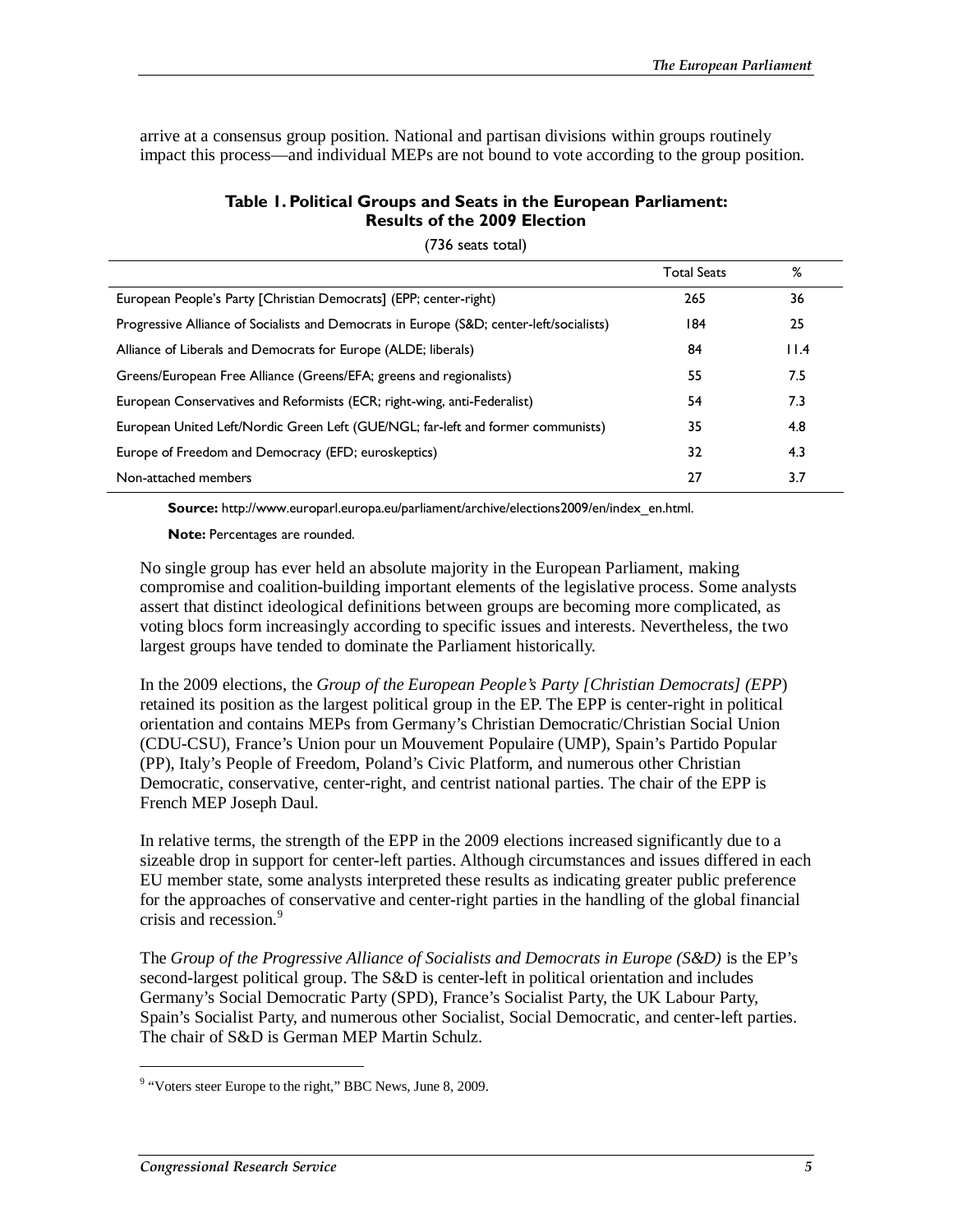The EPP and the S&D have a history of cross-ideological legislative partnership, and cooperated in a "Grand Coalition" in the 2004-2009 EP (S&D was then called the PES—the Socialist Group in the European Parliament). Critics argue that the consensus-seeking of the Grand Coalition makes politics in the European Parliament stale and paradoxical. Other observers note that maximizing consensus and unity lends the European Parliament greater institutional weight. As a general rule, most MEPs prefer consensus outcomes that are endorsed by a large and broad majority. It appears that another EPP-S&D Grand Coalition is likely for 2009-2014.

The third-largest group is the *Group of the Alliance of Liberals and Democrats for Europe (ALDE)*. ALDE is centrist and liberal in political orientation. In European political terminology, "liberal" connotes an emphasis on free market economics, individual rights, social equality and equal opportunity, and de-centralized government. ALDE includes the UK Liberal Democrat Party, Germany's Free Democrat Party (FDP), and Ireland's Fianna Fail. The chair of ALDE is Belgian MEP (and former Belgian Prime Minister) Guy Verhofstadt.

The *Greens/European Free Alliance Group (Greens-EFA)* is largely comprised of Europe's numerous Greens—leftist in political orientation with a strong emphasis on pro-environment politics and human rights—and several independent or regional parties (e.g., Scottish, Welsh, Basque, and Catalonian) with a leftist or center-left outlook. The co-chairs of the Greens-EFA are French MEP Daniel Cohn-Bendit and German MEP Rebecca Harms.

The UK Conservatives, increasingly uncomfortable with the strong pro-integration stance represented by the EPP, broke with the EPP in 2009 and formed a new *European Conservatives and Reformists Group (ECR)*. The UK Conservatives' major partners in the ECR are Czech Civic Democrats and Poland's Law and Justice Party. The group is right-wing in political orientation and strongly opposed to a "federalist" Europe. The chair of ECR is Polish MEP Michal Kaminski.

The *European United Left/Nordic Green Left Group (GUE-NGL)* consists of parties that are strongly leftist in orientation, some with a Green emphasis. Member parties include Germany's Die Linke, the French Communist Party, and the Irish party Sinn Fein. The group is pro-EU and pro-integration, but strongly critical of existing EU structures, policies, and overall direction. The chair of GUE-NGL is German MEP Lothar Bisky.

The members of the *Europe of Freedom and Democracy Group (EFR)* are "euroskeptics" and critics of the EU who oppose further European integration and demand greater transparency in the EU. Its largest contingents are from the UK Independence Party (UKIP), which advocates UK withdrawal from the EU, and Italy's Lega Nord. The co-chairs of EFR are British MEP Nigel Farage and Italian MEP Francesco Enrico Speroni.

Many of the "non-attached" or independent members of the EP hail from far right extremist parties, which made gains in the 2009 EP elections in a number of countries, such as the Netherlands, Austria, and Hungary. However, these far right MEPs still hold a relatively small number of seats and appear to have little cohesion among themselves. Analysts note that they have been unable to form a political group and as a result are likely to have minimal impact in the current EP; membership in a political group gives MEPs more influence as groups receive more funding and more speaking time in the EP than do non-attached members.<sup>10</sup>

<sup>&</sup>lt;sup>10</sup> "Euro MPs build new alliances," BBC News, July 2, 2009; Stephen Castle, "Far right is left out at EU's assembly," *International Herald Tribune*, July 15, 2009.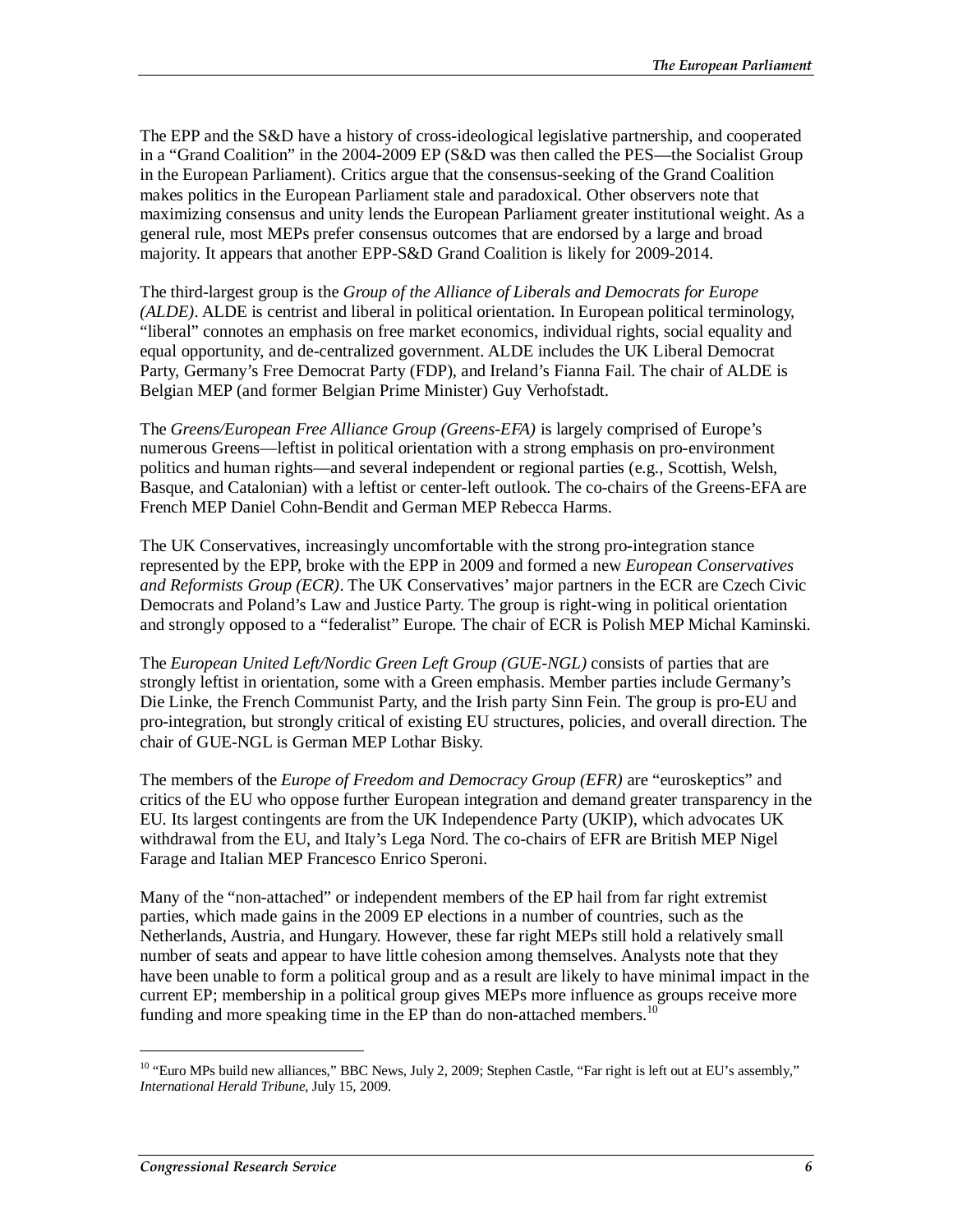### **The EP President**

Every two-and-a-half years (twice per parliamentary term), MEPs vote to elect a President of the European Parliament. The majority coalition in the EP (previously and usually an EPP "Grand Coalition" with the Socialists) has traditionally agreed to split the position of EP president over each five-year term. At the opening session of the new EP in mid-July 2009, Members elected Polish MEP Jerzy Buzek of the EPP as the new President of the European Parliament. Buzek, a former prime minister of Poland, is the first ever EP President from one of the central and eastern European member countries that joined the EU in 2004. Martin Schulz of S&D is expected to take over as EP President for the second half of the EP's current term.

The President of the EP represents the EP externally, and in relations with the other EU institutions. The President oversees the work of the Parliament and is responsible for ensuring that its rules of procedure are followed. The President is assisted in managing the Parliament's internal organization and affairs by a Bureau composed of 14 Vice-Presidents and six Quaestors drawn from across the EP's political groups. The signature of the President is the final step in approval of the EU budget, and the President co-signs, together with the President of the Council, legislation adopted under the co-decision procedure. In addition, the President seeks to affect broader EU policies by promoting a few key issues as EP priorities. Since his election in July 2009, Buzek has stressed employment, energy security and the environment, foreign policy and human rights, and EP reform as priorities for his presidency.<sup>11</sup>

### **Committees**

The EP has 20 standing committees. These committees are key actors in the adoption of EU legislation. Each committee appoints a chairman, three vice-chairmen, and has a secretariat. The appropriate committee (e.g., the Committee on the Environment, Public Health, and Food Safety would deal with legislation on pollution) appoints a Member as "rapporteur" to draft a report on the Commission proposal under consideration. The rapporteur submits a draft report to the committee for discussion, which is then voted on and possibly amended. The committee's report is then considered in plenary, amended, and put to a vote. The EP thus adopts its position on the issue. In terms of their importance and strength, EP committees rival those in the U.S. Congress and surpass the role of committees in most national European legislatures. Ad hoc committees may also be established to investigate or oversee specific issues. For example, in 2006, the EP formed a Temporary Committee that examined the role of EU member states in hosting secret CIA detention facilities and aiding CIA flights related to the rendition of terrorism suspects.

### **Delegations**

1

The European Parliament plays a role in the EU's international presence through its 36 delegations, each composed of about 15 MEPs. These delegations maintain parliament-toparliament contacts and relations with representatives of most countries around the world. For example, the EP has interparliamentary delegations for relations with the United States and the NATO Parliamentary Assembly, as well as with Iran, Israel, the Palestinian Legislative Council, and the Korean Peninsula.

 $11$  For more information, see the website of the EP President, http://www.ep-president.eu.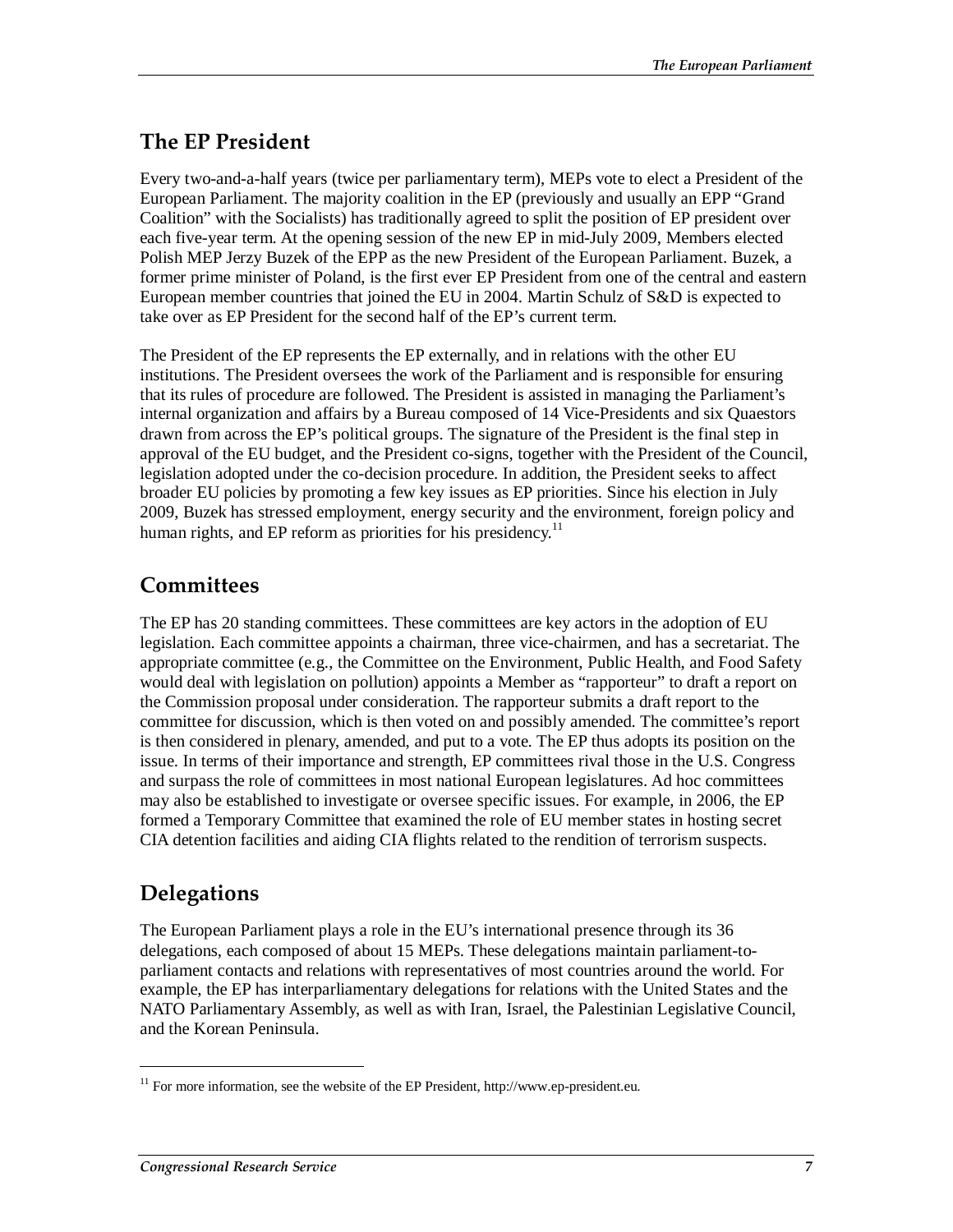### **Administration**

A Secretariat of approximately 5,000 non-partisan civil servants provides administrative and technical support to the Parliament. In addition, MEPs have their own staff assistants and political groups also have their own staff.

### **Location**

Strasbourg, France, is the official seat of the EP; plenary sessions are held there for one week a month. For two weeks a month, the EP's standing committees meet 300 miles to the northwest in Brussels, Belgium, where the European Commission and the Council of Ministers are located. Generally, there is also one "part plenary" session (two days) in Brussels each month. One week is set aside for meetings of the political groups, which are usually held in Brussels. MEPs must have offices and lodgings in both cities. Meanwhile, administrative services sections of the EP's Secretariat are based in Luxembourg, about mid-way between Strasbourg and Brussels. Most EP staff, however, live in Brussels and either commute to France or communicate via telephone or email during full plenary sessions. The costs of having three addresses are high in terms of both time and money, and continue to be a contentious issue (see below).

### **Languages**

Simultaneous interpretation of all parliamentary and committee debates is provided in the EU's 23 official languages. All parliamentary documents are translated into and published in 21 of these languages (Irish and Maltese are sometimes excepted), and some documents must be translated into all 23. Such extensive translation services represent a significant administrative cost.

# **Challenges**

The European Parliament faces several challenges of public perception. Some skeptics contend that the EP, despite being a directly-elected body, lacks the legitimacy of national parliaments and exercises too little power relative to the other EU institutions. Such observers characterize the EP largely as a debating chamber with little binding influence on EU policy. Others maintain that the legislative process of the EU is overly complex and often deals with highly technical issues, leading to a lack of public understanding about the role and significance of the EP. Limited public awareness and understanding of the EP's activities, they argue, is reflected in the consistently declining turnout in European Parliament elections since 1979. Low voter participation, in turn, feeds back into skepticism of the EP's legitimacy as a representative institution, and fuels wider charges of a democratic deficit and a lack of transparency in EU policy-making.

EP advocates assert that "co-decision" and its institutional supervisory roles have substantially enhanced the Parliament's influence. The Lisbon Treaty, in effect, gives the EP veto authority over the vast majority of EU legislation. Observers have noted that the EP has already put some of its new powers acquired under the Lisbon Treaty to use. In mid-February 2010, the EP rejected a U.S.-EU agreement negotiated by the Commission and approved by the Council of Ministers that would have continued allowing U.S. authorities access to European financial data (known as the SWIFT agreement) to help counter terrorism. By a vote of 378 to 196, MEPs blocked the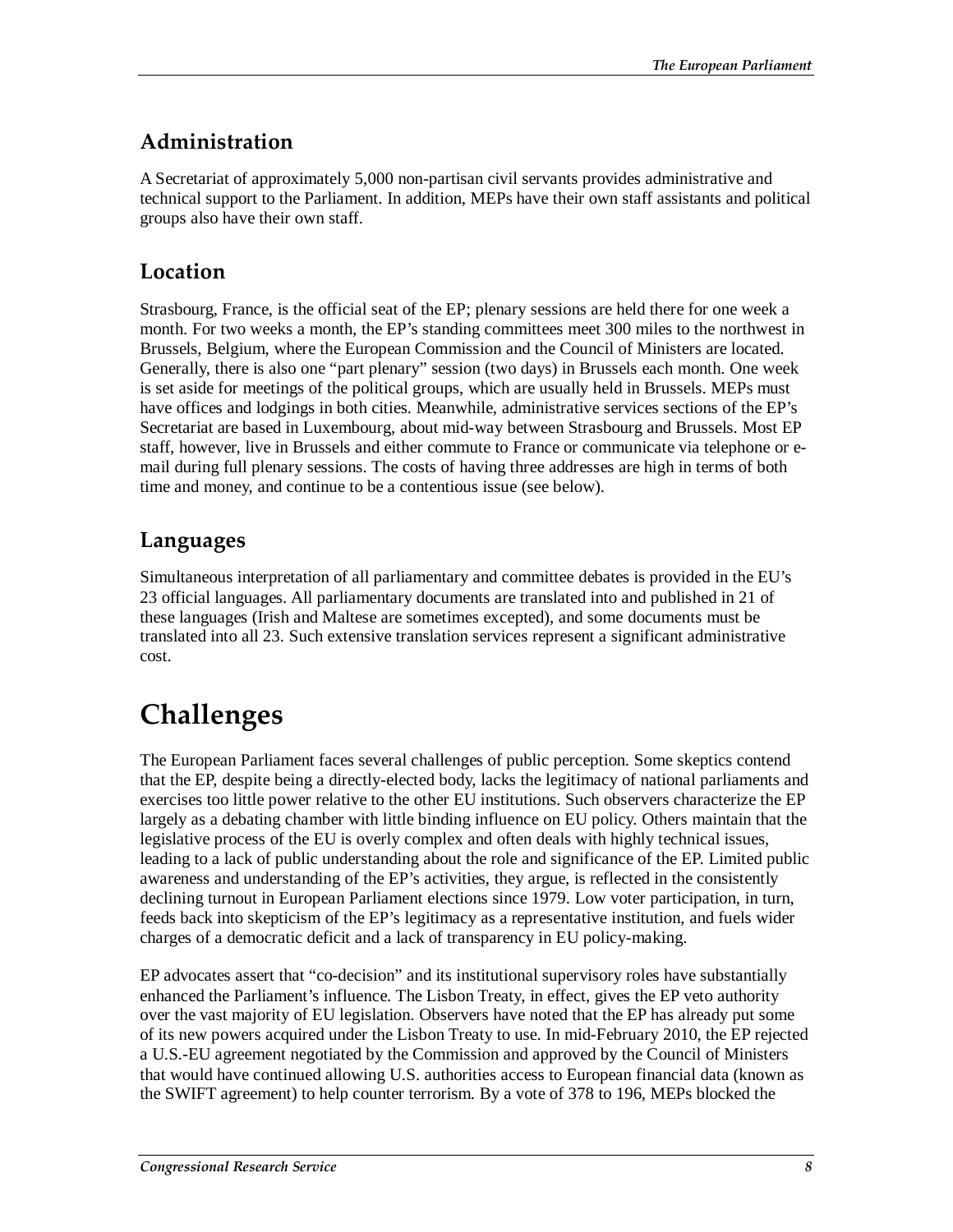extension of the SWIFT accord on privacy and civil liberty grounds. Prior to the Lisbon Treaty, the EP did not have the authority to veto such international agreements.<sup>12</sup> Supporters also claim that the EP's influence is growing even in strictly consultative areas, such as the EU's common foreign policy, where the "co-decision procedure" does not apply and where decisions rest largely with the member states. They maintain that the EP has become a forum for debate on international issues, and uses its power of assent on cooperation accords with third parties, as well as Parliamentary resolutions, to promote issues such as human rights.

Closely related to the question of the EP's legitimacy is the issue of whether MEPs reflect national or European interests. The Parliament claims to represent the people of Europe, while the Council speaks for the national governments, and the Commission represents the interests of the EU as a whole. Some analysts observe that the political groups of the EP represent a nascent form of EU-wide politics. Studies on voting behavior in the EP have shown that ideology holds greater influence than nationality, with MEPs voting with their party groups almost 90% of the time.<sup>13</sup> On the other hand, some observers contend that MEPs often promote parochial national interests. Past examples include Italian and Spanish MEPs defending olive growers, and British and Irish MEPs joining forces to oppose tax harmonization measures. And some point out that many MEPs campaign on national rather than European issues. With 27 different national elections for the EP, European citizens vote based on a wide array of different issues. Many voters essentially view EP elections as a national mid-term election—an indication of voter opinion as to the performance of the national government—rather than as a vote on Europe-wide issues.

Another major concern is costs, which the EP has long been under public pressure to reduce. The fact that MEPs and their staffs regularly shuttle between three cities leads to travel and hotel bills that, in the past, have consumed roughly 15%-20% of the EP's budget. Yet, the suggestion that the EP should consolidate its operations in one city has met with strong opposition in the host countries of France, Belgium, and Luxembourg, which fear the loss of symbolism and prestige, in addition to jobs and other economic benefits. Strasbourg was originally chosen as the seat of the EP to serve as a symbol of peace between France and Germany, and both countries argue it should continue to do so. Construction of multi-million-dollar buildings in Brussels and Strasbourg in the late 1990s to accommodate the growth in MEPs following EU enlargement also stirred controversy.

After many years and several failed attempts, MEPs succeeded in 2005 in reforming the Parliament's salary and expense regime. Some MEPs had long complained about pay disparities because they received the same salary as members of their respective national parliaments. For example, Italian MEPs had earned roughly three times more than their Spanish counterparts. Previous efforts to reform the pay system had foundered on the concerns of some member states about the costs of the reforms. Under the new deal, which began in 2009 with the new EP, all MEPs will be paid the same amount in exchange for instituting a reimbursable system for business and travel expenses; previously, MEPs received a flat-rate travel allowance that did not require receipts and contributed to what some consider the Parliament's "gravy train" image.

<sup>&</sup>lt;sup>12</sup> "MEPs hail historic rejection of SWIFT deal," Agence Europe, February 13, 2010.

<sup>&</sup>lt;sup>13</sup> See Simon Hix, Abdul Noury, and Gerard Roland, *How MEPs Vote* (Brighton, UK: Economic and Social Research Council), 2002.